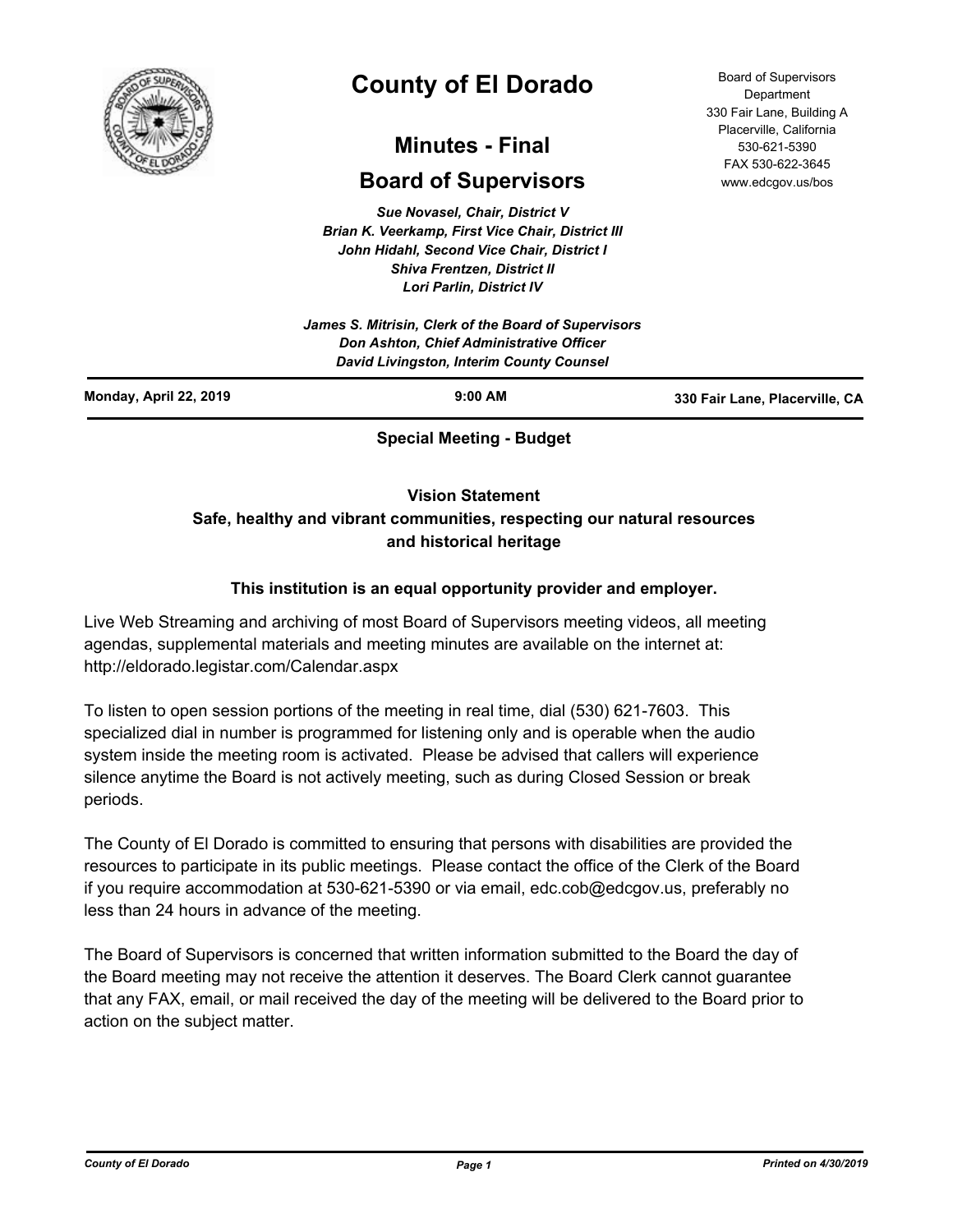The Board meets simultaneously as the Board of Supervisors and the Board of Directors of the Air Quality Management District, In-Home Supportive Services, Public Housing Authority, Redevelopment Agency and other Special Districts.

For Purposes of the Brown Act § 54954.2 (a), the numbered items on this Agenda give a brief description of each item of business to be transacted or discussed. Recommendations of the staff, as shown, do not prevent the Board from taking other action.

Materials related to an item on this Agenda submitted to the Board of Supervisors after distribution of the agenda packet are available for inspection during normal business hours in the public viewing packet located in Building A, 330 Fair Lane, Placerville or in the Board Clerk's Office located at the same address. Such documents are also available on the Board of Supervisors' Meeting Agenda webpage subject to staff's ability to post the documents before the meeting.

#### **PROTOCOLS FOR PUBLIC COMMENT**

Public comment will be received at designated periods as called by the Board Chair.

Public comment on items scheduled for Closed Session will be received before the Board recesses to Closed Session.

Except with the consent of the Board, individuals shall be allowed to speak to an item only once.

On December 5, 2017, the Board adopted the following protocol relative to public comment periods. The Board adopted minor revisions to the protocol on February 26, 2019, incorporated herein:

Time for public input will be provided at every Board of Supervisors meeting. Individuals will have three minutes to address the Board. Individuals authorized by organizations will have three minutes to present organizational positions and perspectives and may request additional time, up to five minutes. At the discretion of the Board, time to speak by any individual may be extended.

Public comment on certain agenda items designated and approved by the Board may be treated differently with specific time limits per speaker or a limit on the total amount of time designated for public comment. It is the intent of the Board that quasi-judicial matters have additional flexibility depending upon the nature of the issue. It is the practice of the Board to allocate 20 minutes for public comment during Open Forum and for each agenda item to be discussed. (Note: Unless designated on the agenda, there is no Open Forum period during Special Meetings.)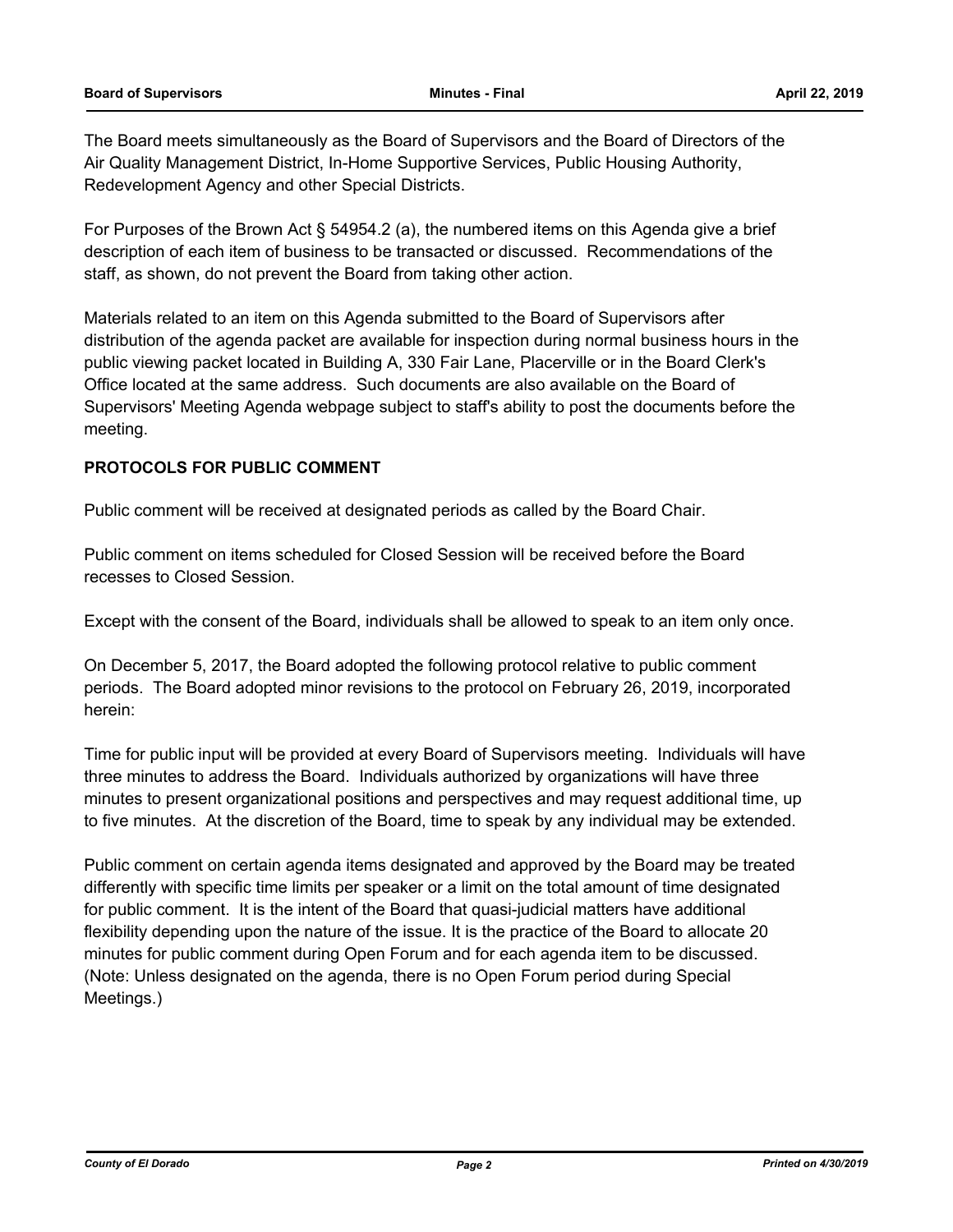Individual Board members may ask clarifying questions but will not engage in substantive dialogue with persons providing input to the Board.

If a person providing input to the Board creates a disruption by refusing to follow Board guidelines, the Chair of the Board may take the following actions:

Step 1. Request the person adhere to Board guidelines. If the person refuses, the Chair may turn off the speaker's microphone.

Step 2. If the disruption continues, the Chair may order a recess of the Board meeting.

Step 3. If the disruption continues, the Chair may order the removal of the person from the Board meeting.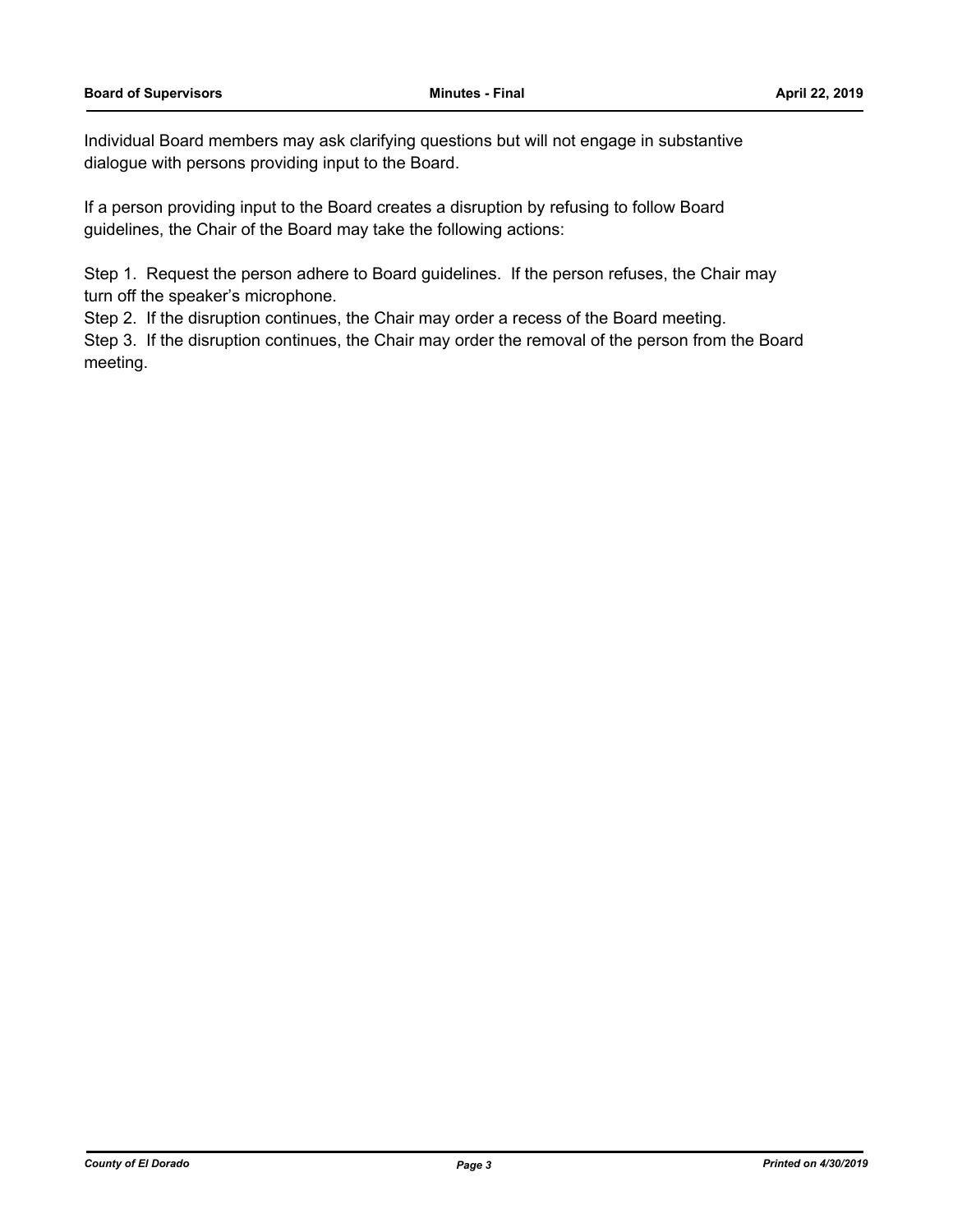#### **9:00 A.M. - CALLED TO ORDER**

Present: 5 - Supervisor Veerkamp, Supervisor Frentzen, Supervisor Novasel, Supervisor Hidahl and Supervisor Parlin

#### **PLEDGE OF ALLEGIANCE TO THE FLAG**

**Supervisor Novasel led the Pledge of Allegiance to the Flag.**

#### **ADOPTION OF THE AGENDA**

**A motion was made by Supervisor Frentzen, seconded by Supervisor Hidahl to Adopt the Agenda.**

**Yes:** 5 - Veerkamp, Frentzen, Novasel, Hidahl and Parlin

#### **9:00 A.M - TIME ALLOCATION**

**1.** [19-0567](http://eldorado.legistar.com/gateway.aspx?m=l&id=/matter.aspx?key=25888) Chief Administrative Office recommending the Board receive information and provide direction regarding priorities for the Fiscal Year 2019-20 Budget. (Est. Time: 2 Hrs.)

**FUNDING:** General Fund and Non-General Fund.

*Public Comment: J. Harn, K. Payne, K. Campbell*

**No formal action taken.** 

**Shawne Corley, Assistant Chief Administrative Officer, led the discussion regarding the Fiscal Year 2019-20 Budget. The Board provided direction to the Chief Administrative Office to include the following as budget priorities in the Fiscal Year 2019-20 Budget:**

**1) Implementation of the Vegetation Management Ordinance - Estimated at \$291,000.**

**2) Broadband efforts - Estimated at \$450,000**

**3) Direction to return to the Board with funding options for the El Dorado Center facility.**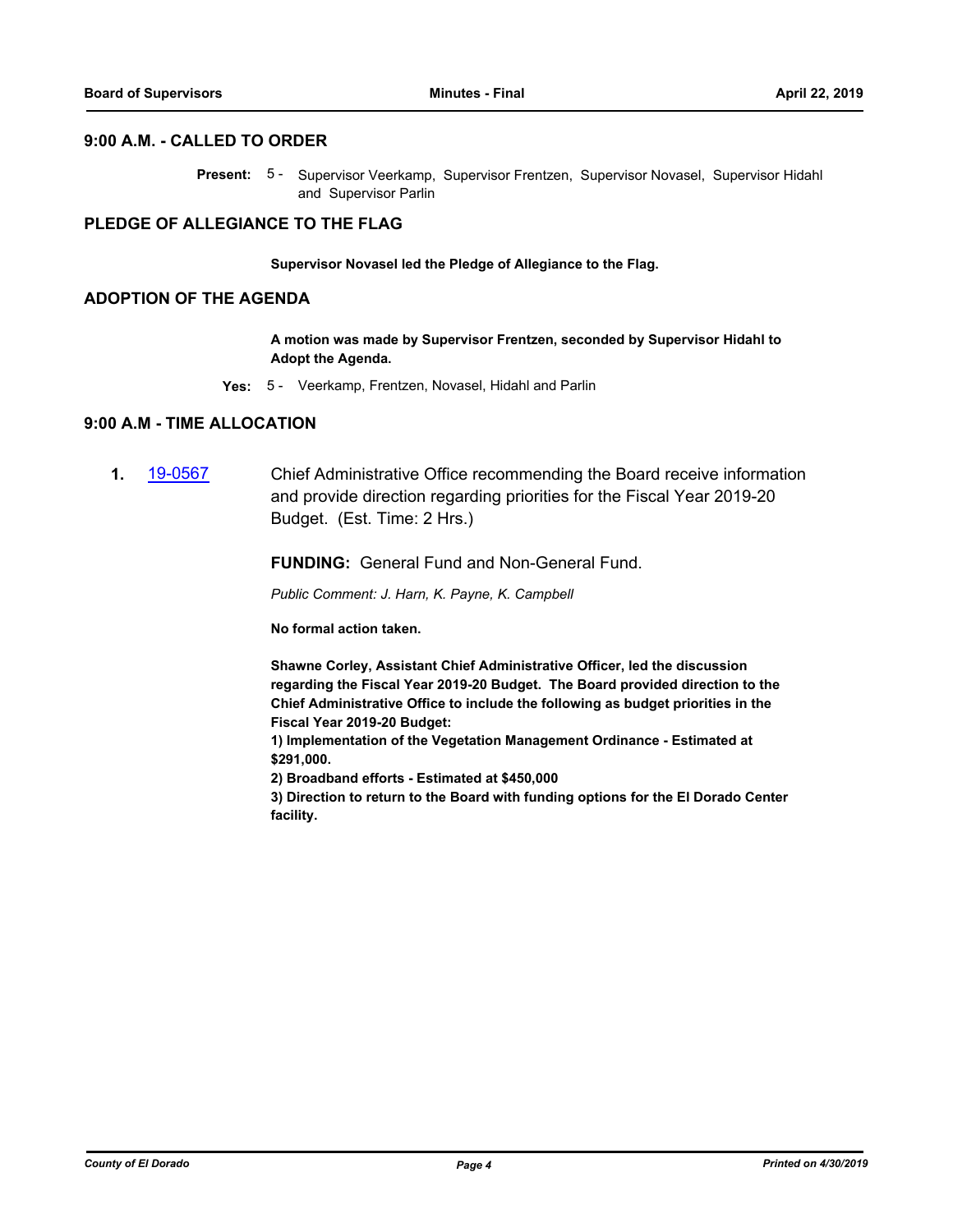**2.** [19-0482](http://eldorado.legistar.com/gateway.aspx?m=l&id=/matter.aspx?key=25803) Chief Administrative Office and the Department of Planning and Building, Economic Development Division, recommending the Board: 1) Provide direction to staff to enter into Funding Agreements for a term of

two years for Fiscal Year (FY) 2019-20 and 2020-21 with the El Dorado County Chamber of Commerce - Visitors Authority, El Dorado County Chamber of Commerce - Film Commission, El Dorado Hills Chamber of Commerce, Lake Tahoe South Shore Chamber of Commerce, and the Tahoe Prosperity Center; and,

2) Conceptually approve the following Funding Agreements pursuant to General Plan Policy 10.1.6.4 for the issuance of Transient Occupancy Tax (TOT) funding to promote tourism, entertainment, business, and leisure travel in the County with the following entities:

- a. El Dorado County Chamber of Commerce Visitors Authority in the amount of \$240,920 in FY 2019-20, and 2020-21 and 2021-22 for a total two-year amount not to exceed \$481,840;
- b. El Dorado County Chamber of Commerce Film Commission in the amount of \$150,750 in each FY 2019- 20, and 2020-21 and 2021-22 for a total two-year amount not to exceed \$301,500;
- c. El Dorado Hills Chamber of Commerce in the amount of \$110,320 in each FY 2019-20, and 2020-21 and 2021-22 for a total two-year amount not to exceed \$220,640;
- d. Lake Tahoe South Shore Chamber of Commerce in the amount of \$78,950 in each FY 2019-20, and 2020-21 and 2021-22 for a total two-year amount not to exceed \$157,900; and
- e. Tahoe Prosperity Center in the amount of \$30,000 in each FY 2019-20, and 2020-21 and 2021-22 for a total two-year amount not to exceed \$60,000. (Est. Time: 30 Min.)

**FUNDING:** Transient Occupancy Tax

*Public Comment: J. Gray, K.Payne, L. Brent-Bumb, S. Teshara, W. Thomas, D. Manning.*

**A motion was made by Supervisor Veerkamp, seconded by Supervisor Hidahl to Approve this matter. Supervisors Frentzen and Parlin registered a no vote on action item 2a of this matter (approved of all other aspects).**

**Yes:** 5 - Veerkamp, Frentzen, Novasel, Hidahl and Parlin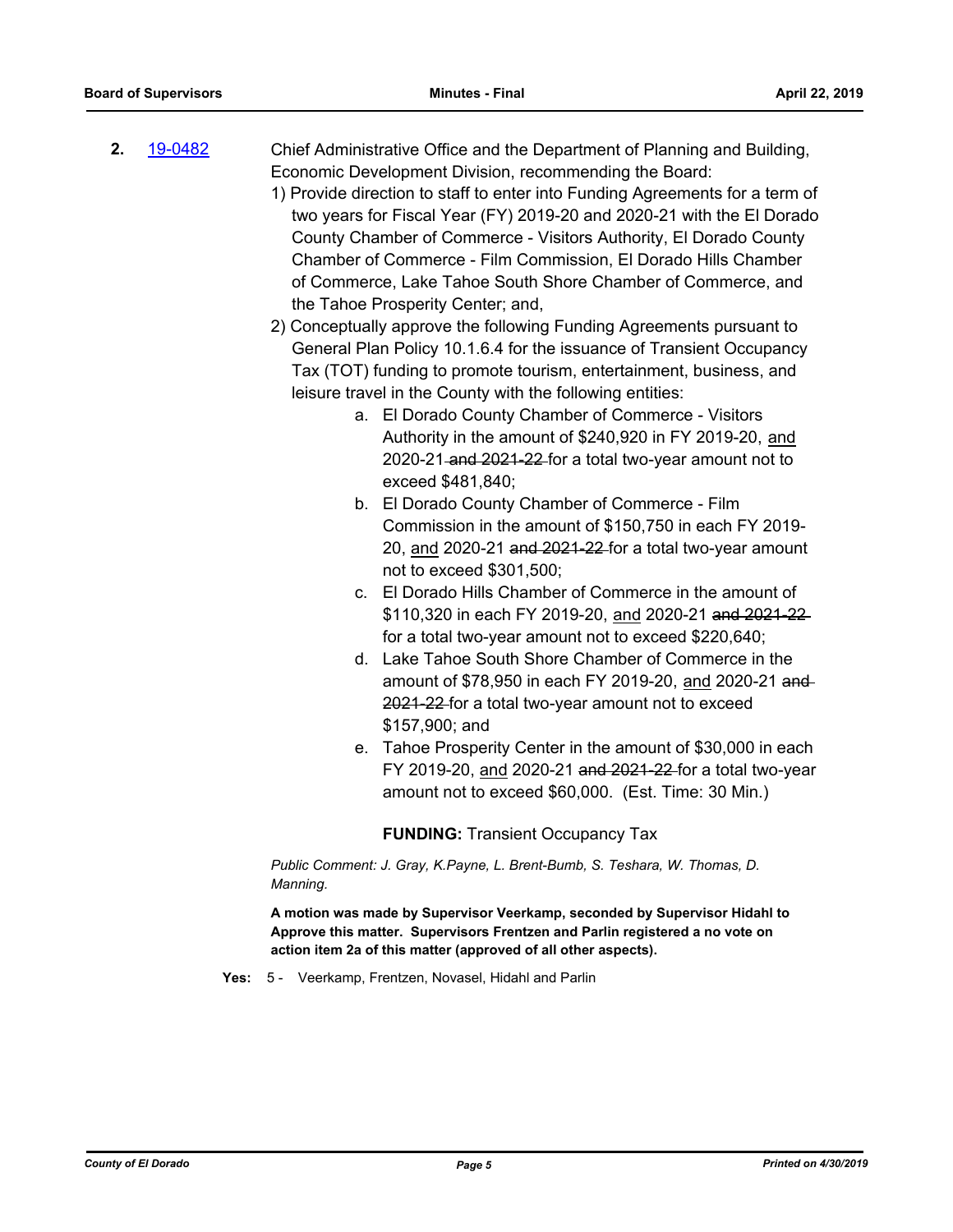**3.** [19-0551](http://eldorado.legistar.com/gateway.aspx?m=l&id=/matter.aspx?key=25872) Fire and Emergency Medical Services ad hoc Committee recommending the Board receive and file a report on the committee's activities and provide direction related to the committee and staff participation in countywide fire district sustainability efforts. (Est. Time: 1 Hr.)

**FUNDING:** N/A

**Received and filed.**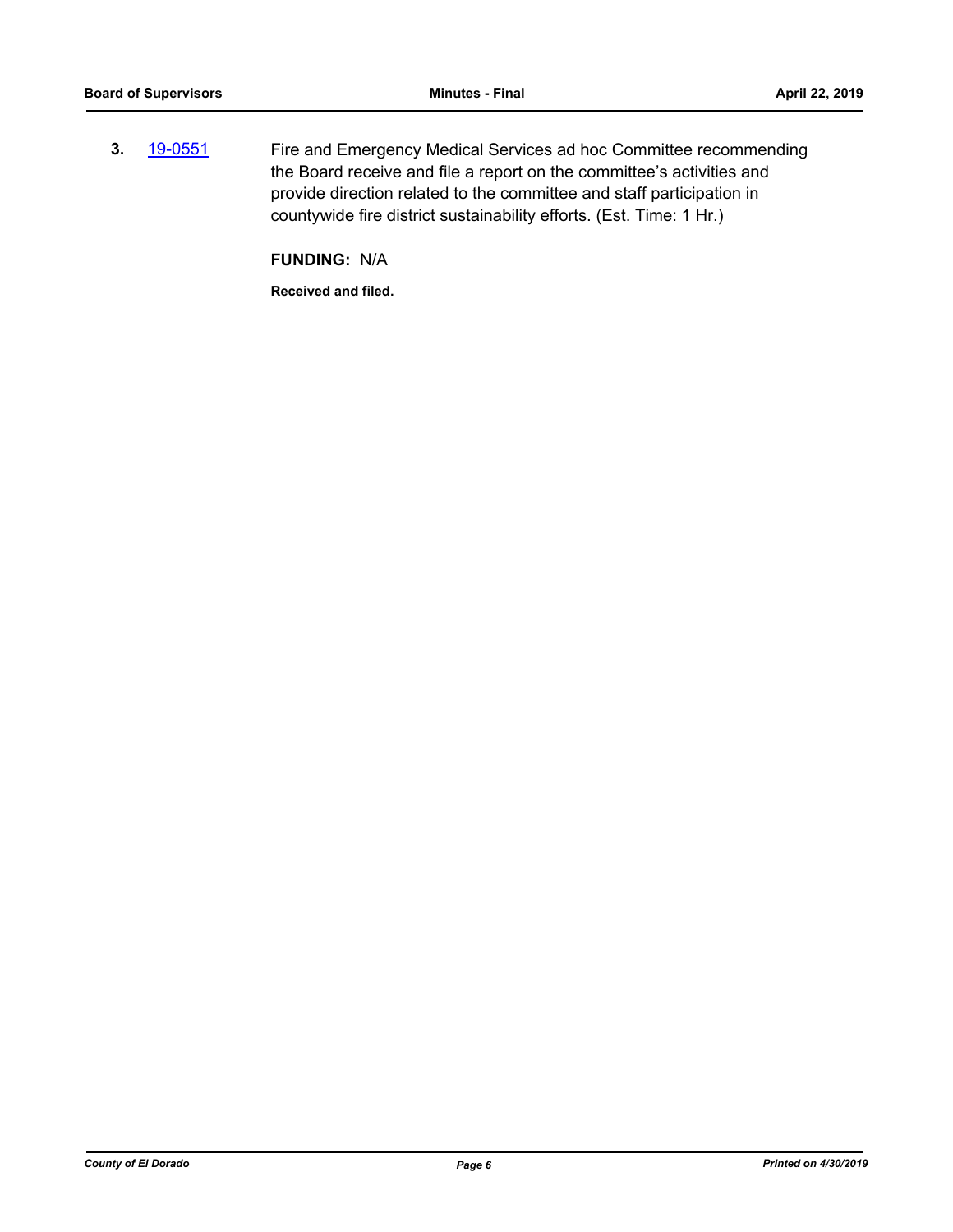| 4. | 19-0522 | Department of Transportation recommending the Board authorize<br>changes outlined in Items 1 through 7 listed below to the proposed 2019<br>Capital Improvement Program (CIP), with return to the Board in<br>September 2019 for adoption of the 2019 CIP; and further,<br>recommending the Board add six new and two potential West Slope<br>projects and one Tahoe project to the 2018 CIP, and one Airport project<br>to the 2019 CIP, as explained in below.<br>West Slope Road and Bridge Program:<br>1) Approve additions and changes to West Slope Road/Bridge CIP |
|----|---------|---------------------------------------------------------------------------------------------------------------------------------------------------------------------------------------------------------------------------------------------------------------------------------------------------------------------------------------------------------------------------------------------------------------------------------------------------------------------------------------------------------------------------------------------------------------------------|
|    |         | projects for inclusion in the 2019 CIP, as described in Attachments A and<br>В.                                                                                                                                                                                                                                                                                                                                                                                                                                                                                           |
|    |         | Tahoe Environmental Improvement Program (EIP):<br>2) Approve additions and changes to the Five-Year Tahoe EIP as<br>described in Attachments A and B.                                                                                                                                                                                                                                                                                                                                                                                                                     |
|    |         | Transportation Facility Improvement Program:<br>3) Include Headington Wash Rack Facility Project in the 2019 CIP, as<br>described in attachments A and B.<br>Airport CIP:                                                                                                                                                                                                                                                                                                                                                                                                 |
|    |         | 4) Continue to fund Fiscal Year 2019/20 Airport CIP projects with Federal<br>Aviation Administration grants and local matching funds, as shown in<br>Attachments A and B.                                                                                                                                                                                                                                                                                                                                                                                                 |
|    |         | Capital Overlay and Rehabilitation Program:<br>5) Approve additions and changes to the Capital Overlay and<br>Rehabilitation Program as described in Attachments A and B. Continue<br>to use external funds as they become available for Capital Overlay and<br>Rehabilitation Program projects listed in Attachment C.<br>Projects for Addition to 2018 CIP:                                                                                                                                                                                                             |
|    |         | 6) Authorize seven new projects and two potential projects for addition to<br>the 2018 CIP, as described in Attachments A and B.<br>Project for Addition to 2019 CIP:                                                                                                                                                                                                                                                                                                                                                                                                     |
|    |         | 7) Authorize one project for addition to the 2019 CIP, as described in<br>Attachments A and B. (Est. Time: 45 Min.)                                                                                                                                                                                                                                                                                                                                                                                                                                                       |
|    |         | <b>FUNDING:</b> Funding for projects in the 2019 CIP comes from various<br>Federal, State, Local and Accumulative Capital Outlay funding sources<br>and will be included in the proposed Fiscal Year 2019/20 Budget.                                                                                                                                                                                                                                                                                                                                                      |
|    |         | Public Comment: K. Payne                                                                                                                                                                                                                                                                                                                                                                                                                                                                                                                                                  |
|    |         | A motion was made by Supervisor Hidahl, seconded by Supervisor Veerkamp to<br>Approve this matter.                                                                                                                                                                                                                                                                                                                                                                                                                                                                        |

**Yes:** 5 - Veerkamp, Frentzen, Novasel, Hidahl and Parlin